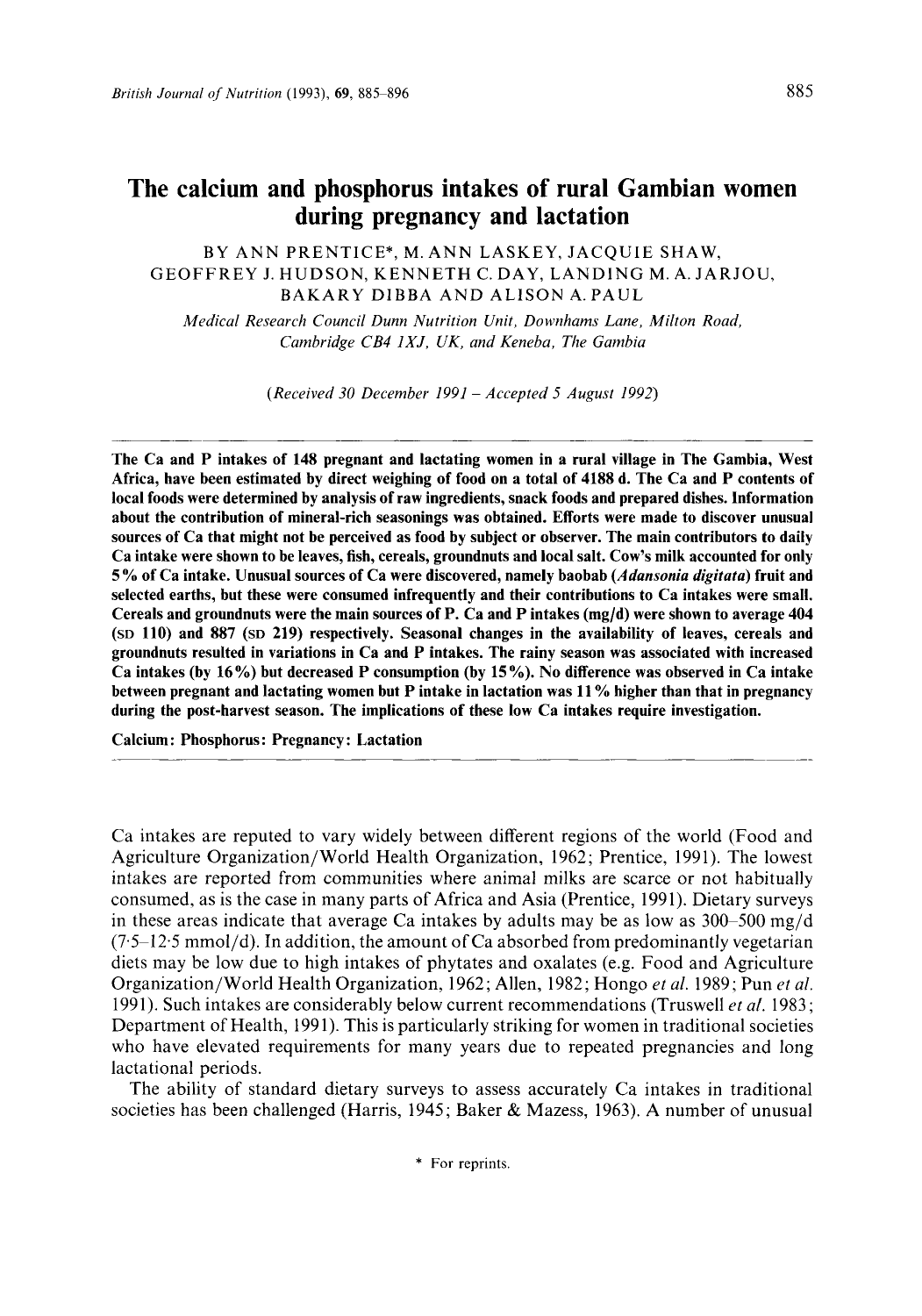### 886 **A.** PRENTICE **AND** OTHERS

Ca-rich dietary components have been identified that could make significant contributions to Ca intakes. Examples include wild leaves, fruits and roots eaten by certain Australian, African and American tribes (Wehmeyer, 1966; Wehmeyer *et al.* 1969; Brand *et al.* 1982; Norton *et al.* 1984; Eaton & Nelson, 1991) and pica and ash eaten by South American Indians (Baker & Mazess, 1963). It is claimed by some authors that, as a result, Ca intakes in such communities are high (Eaton  $\&$  Konner, 1985) and that this may account for the low incidence of osteoporosis in these areas. However, these claims are based primarily on qualitative estimates and little detailed information is available on the frequency or quantities of these foods consumed.

Mandinka women in rural parts of The Gambia, West Africa, are pregnant or lactating for much of their early adult lives. Their diet is based primarily on cereals and groundnuts and, as milk is rarely consumed, it would be predicted that their habitual Ca intakes would be low. The aim of the present study was to combine a comprehensive investigation of the Ca and P contents of local foods with quantitative information on the dietary intakes of rural Mandinka women during pregnancy and lactation. Emphasis was placed on the identification and analysis of unusual foods that might contribute little to energy or protein intakes but that might enhance mineral consumption significantly. The present detailed investigation demonstrated that the daily Ca intakes of rural Gambian mothers are indeed very low, averaging about 400 mg/d (10 mmol/d), and that the predominant sources of Ca in this region are leaves and fish.

#### METHODS

The study took place in the rural, farming community of Keneba, The Gambia. This Mandinka village has been the centre of intensive nutritional studies by the Dunn Nutrition Unit since 1974 (Prentice, 1985). The investigators had a thorough knowledge of the dietary practices of the villagers due to long periods spent in the village and to the able assistance of Gambian field staff.

The diet in Keneba is predominantly vegetarian, based on rice (mano, *Oryza sativu),*  millets (sanyo, *Pennisetum typhoideum;* suno, *Pennisetum gambiense;* kinto, *Sorghum margaritijerum* ; findo, *Digitaria exilis)* and groundnuts (tio, *Arachis hypogaea).* Animal milk (cow and goat) is consumed only occasionally, either fresh or soured. Meat (cow, goat, sheep, chicken) is eaten rarely, usually on special occasions, but fish, fresh or dried, is consumed regularly. Most plant foods are grown by the village; the main exception being rice, most of which is purchased as imported, polished rice. The soil of the region is predominantly laterite except for the salt flats adjacent to the rivers. Full details of foods consumed in Keneba and their methods of preparation have been described by McCrae & Paul (1979). **A** brief glossary of Mandinka cooking terms is given in Table 1.

The diet in this area is highly seasonal. The year can be divided into three periods: the rainy season from July-October, the dry, post-harvest season from November-March and the hot, dry pre-farming season from April-June. The rainy season is characterized by low stocks of cereals and groundnuts, high agricultural work-loads, high infection rates and weight loss by pregnant and lactating mothers. Wild leaves and fruits are plentiful at this time of year. During the dry, post-harvest season, cereal and groundnut supplies are good, farm work is light and the nutritional status of the mothers improves. The supply of bush food stops, but in years when water is plentiful the women grow vegetables such as tomato, onion, okra *(Hibiscus esculentus)* and chili pepper *(Capsicum ,frutescens).* Cereal and groundnut stocks begin to be limited in the hot, pre-harvest season. The women are occupied in preparing farm land for the rains, the supply of garden vegetables ceases but mangoes are plentiful.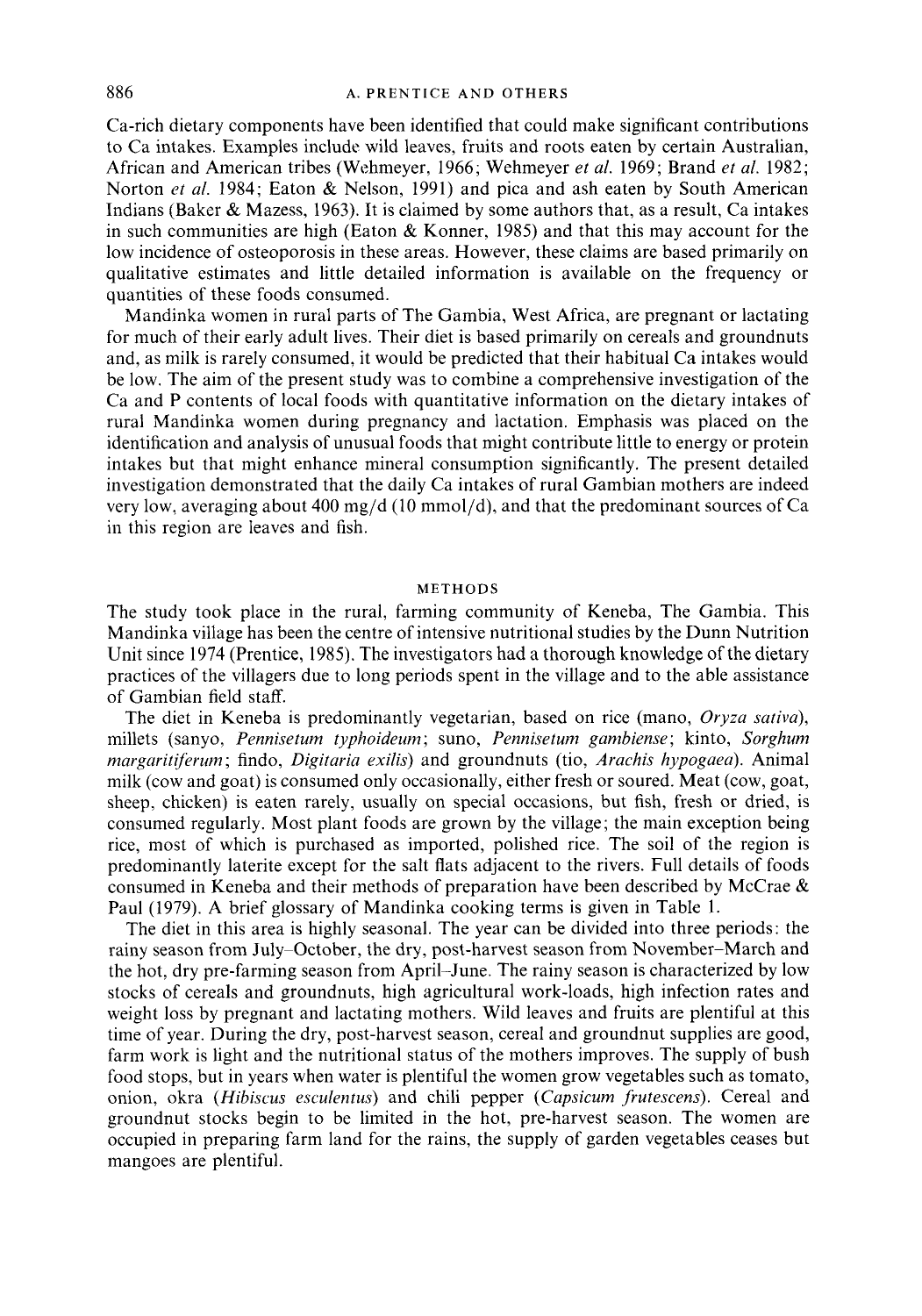| Main<br>ingredient                     | Gambian dishes*                            | Frequency†<br>$($ %) |
|----------------------------------------|--------------------------------------------|----------------------|
| Staple dishest $(n 7476)\$             |                                            |                      |
| Rice                                   | Fajiringo, nyankatango                     | 57                   |
| Findo                                  | Nyelengo, futo (nyankatango)               | 16                   |
| Sanyo                                  | Nyelengo, futo (serengo, nyankatango)      | 9                    |
| Kinto                                  | Nyelengo, futo (serengo, nyankatango)      | 9                    |
| Maize                                  | Nyelengo, futo, roasted cobs (nyankatango) | 5                    |
| Cassava                                | Boiled, raw                                | 2                    |
| Wheat                                  | Cracked wheat <sub>l</sub> , bread         | $\overline{2}$       |
| Sauces $\ddagger$ ( <i>n</i> 5042)§    |                                            |                      |
| Groundnut                              | Tia durango                                | 70.                  |
| Leaf                                   | Jambo, kucha                               | 24                   |
| Flour                                  | <b>Bukolo</b>                              |                      |
| Others                                 | e.g. oil stew, palm fruit stew             | 5                    |
| Porridges $\ddagger$ ( <i>n</i> 2061)§ |                                            |                      |
| Rice                                   | Mono, sato, bero, churo, tiakere churo     | 33                   |
| Sanyo                                  | Mono, sato                                 | 25                   |
| Kinto                                  | Mono, sato                                 | 19                   |
| Wheat                                  | Mono                                       | 13                   |
| Findo                                  | Mono, sato                                 | 5                    |
| Maize                                  | Mono, sato, bero                           | 3                    |
| Cassava                                | Mono                                       |                      |
| Locust bean                            | Mono                                       |                      |

Table I. *The frequency of consumption of major food categories by pregnant and lactating Gambian women May 1978-April 1979* 

\* Water content (g/kg) shown in parentheses; for further details, see McCrae & Paul (1979) and Hudson *er cil.*  (1980): staples: fajiringo, serengo, steamed and boiled (660); nyankatango, steamed, boiled + groundnuts (630); nyelengo, steamed +dried baobab leaf (630); futo, steamed, dry+dried baobab leaf (390); sauces: tia durango, roast groundnuts, tomato,  $\pm$ fish/meat,  $\pm$  vegetables (800); kucha, kucha leaf,  $\pm$ fish,  $\pm$  vegetables (870); jambo, fresh leaf not kucha,  $\pm$ groundnuts,  $\pm$ fish,  $\pm$ vegetables (780); bukolo, cereal flour, tomato,  $\pm$ onions,  $\pm$ fish (880); dajiwo, thin soup (950) ; porridges: mono, thin porridge (880) ; sato, bero, thicker porridge (860) ; churo, thick porridge (830); tiakere churo, thick porridge + groundnuts (830); uncommon dishes are shown in parentheses.

- t Frequency as a percentage of all foods of the same category.
- $\ddagger$  Most dishes contain salt; all porridges are made with water but milk may be added.
- § Total no. of records per food category.
- | An aid-food to The Gambia in 1978.

#### *Calcium content of Gambian ,foods*

Samples of many raw ingredients and prepared dishes were collected for analysis during the period 1976-90. The samples were frozen or dried to constant weight in a microwave oven before shipment to Cambridge.

The samples chosen for analysis may be divided into three main categories : (1) foods that formed the main-stay of the Keneba diet, (2) seasonings used in the preparation of dishes, and (3) unusual items and snacks, particularly those that might not be perceived as food by either the investigator or the subject. The items for analysis were identified during detailed interviews with village women and from local knowledge. Samples were collected at different times of the year to ensure that examples of highly seasonal foods were obtained. Drinking water was collected from several wells in the village and from domestic clay storage pots.

Quantitative recipe information and the identification of occasional components were obtained by weighing all the ingredients used in the preparation of whole meals. This part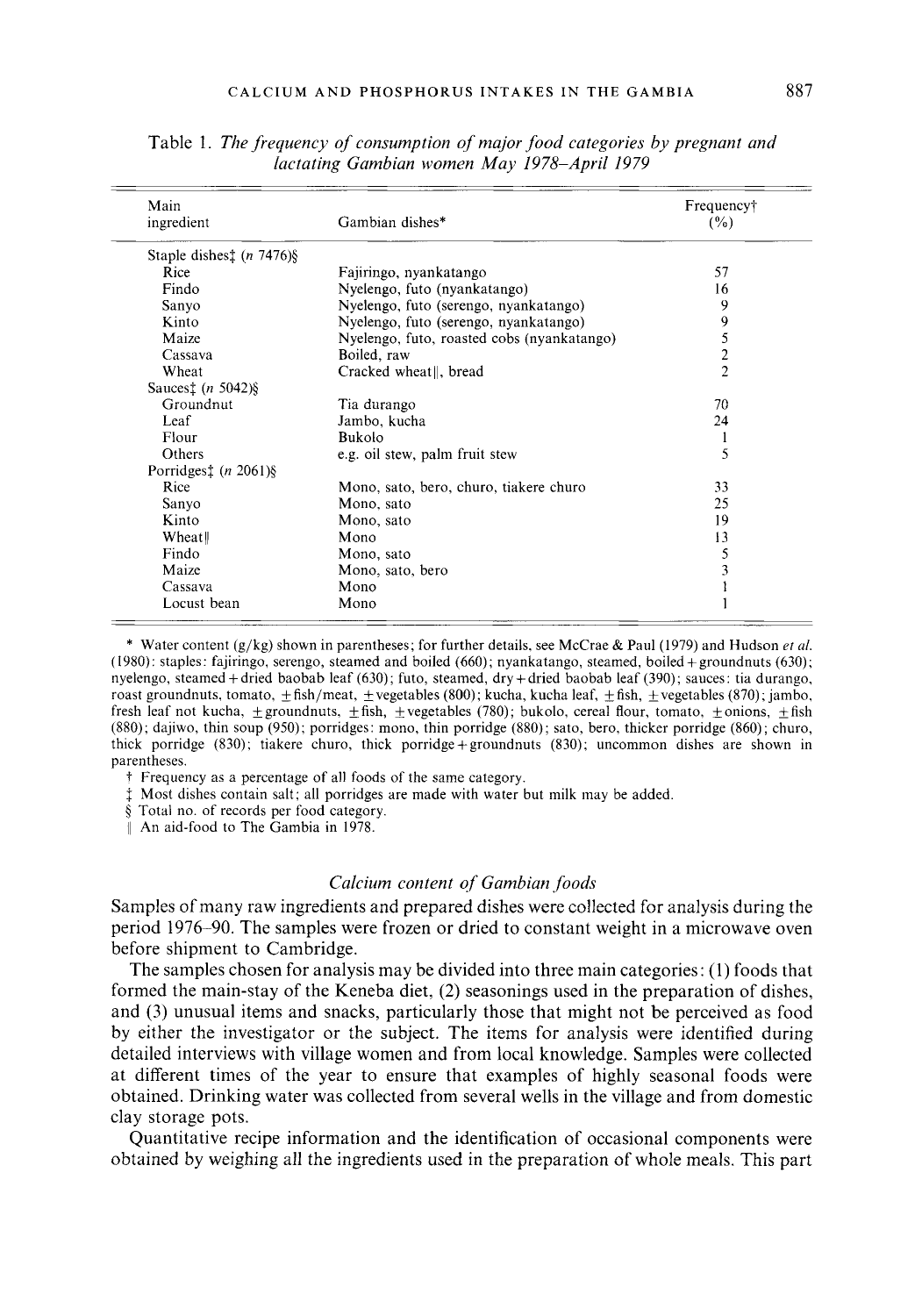of the study was conducted in the homes of the village women and several hundred meals were observed.

The samples were analysed in Cambridge after dry ashing at  $500^\circ$  and acid digestion, using N,O atomic absorption spectrometry for Ca and the Fiske-Subbarow method for P (Paul & Southgate, 1978).

#### *Daily calcium and phosphorus intakes of pregnant and lactating mothers*

Rural Gambian women have their first baby shortly after menarche, breast-feed each child for about 2 years and continue with regular cycles of pregnancy and lactation throughout their reproductive Iives. In order to estimate the daily Ca and P intakes of Mandinka women during pregnancy and lactation, use was made of a database of dietary measurements collected in Keneba between May 1978 and April 1979. Previous analyses of these data had demonstrated marked seasonal variations in energy intakes among Keneba women with low overall energy intakes but no particular deficit in protein intakes (Paul & Muller, 1980; Prentice *et al.* 1981).

All pregnant and lactating women in Keneba between May 1978 and April 1979 had taken part in the dietary study (n 148, aged 14–43 years). Each subject was studied for a full day, 1 d every week throughout her pregnancy and lactation. Field workers visited the mother several times daily, weighing and describing all foods eaten at meals and recording any snacks consumed (Paul & Muller, 1980; Prentice *et al.* 1981). Mothers who were pregnant or lactating in May 1978 were included in the study and mothers who become pregnant after this date were enrolled as they were identified. The number of days of dietary estimations performed per individual ranged from  $1-47$  (median 32 d). Forty-five mothers were studied during one lactational period and during either the preceding or subsequent pregnancy. Three additional mothers were studied during two lactational periods and the intervening pregnancy. The total numbers of pregnancy and lactation periods studied, therefore, were 75 and 124 respectively. The total number of d of dietary measurements was 4188, comprising 17 514 separate measurements of food dishes, accompaniments and snacks. Keneba villagers are occasionally the recipients of small quantities of food-aid. In 1978-9 a limited amount of cracked wheat was available. Use of cracked wheat by study subjects was recorded on only sixty-three occasions, representing an insignificant contribution to the diet.

Each food consumed was identified in the database by a two-letter code. Ca and P values were assigned after considering the measured contents in samples of food, as described previously, and the observed frequency of use of occasional ingredients. Additional information for foods not analysed was obtained from Platt (1962), FAO/US Department of Health, Education and Welfare (1968), Paul & Southgate (1978) and West *et al.* (1988).

### RESULTS

### *The Keneba diet in 1978-9*

The diet pattern of the pregnant and lactating women in 1978-9 consisted of two main meals daily, eaten in the early afternoon and evening. These meals typically consisted of a cereal dish with a sauce made from groundnuts, leaves or vegetables. Breakfast was eaten by some women but not by all and not at all times of year, and was usually a cereal porridge.

Table 1 details the pattern of food dishes eaten by the women. Rice was eaten on 57 % of occasions when the meal included a staple dish, with or without a sauce. Millets (findo, sanyo, suno and kinto) comprised 34% of staple dishes, eaten primarily as nyelengo or futo (Table 1). The use of findo and maize was highly seasonal, occurring towards the end of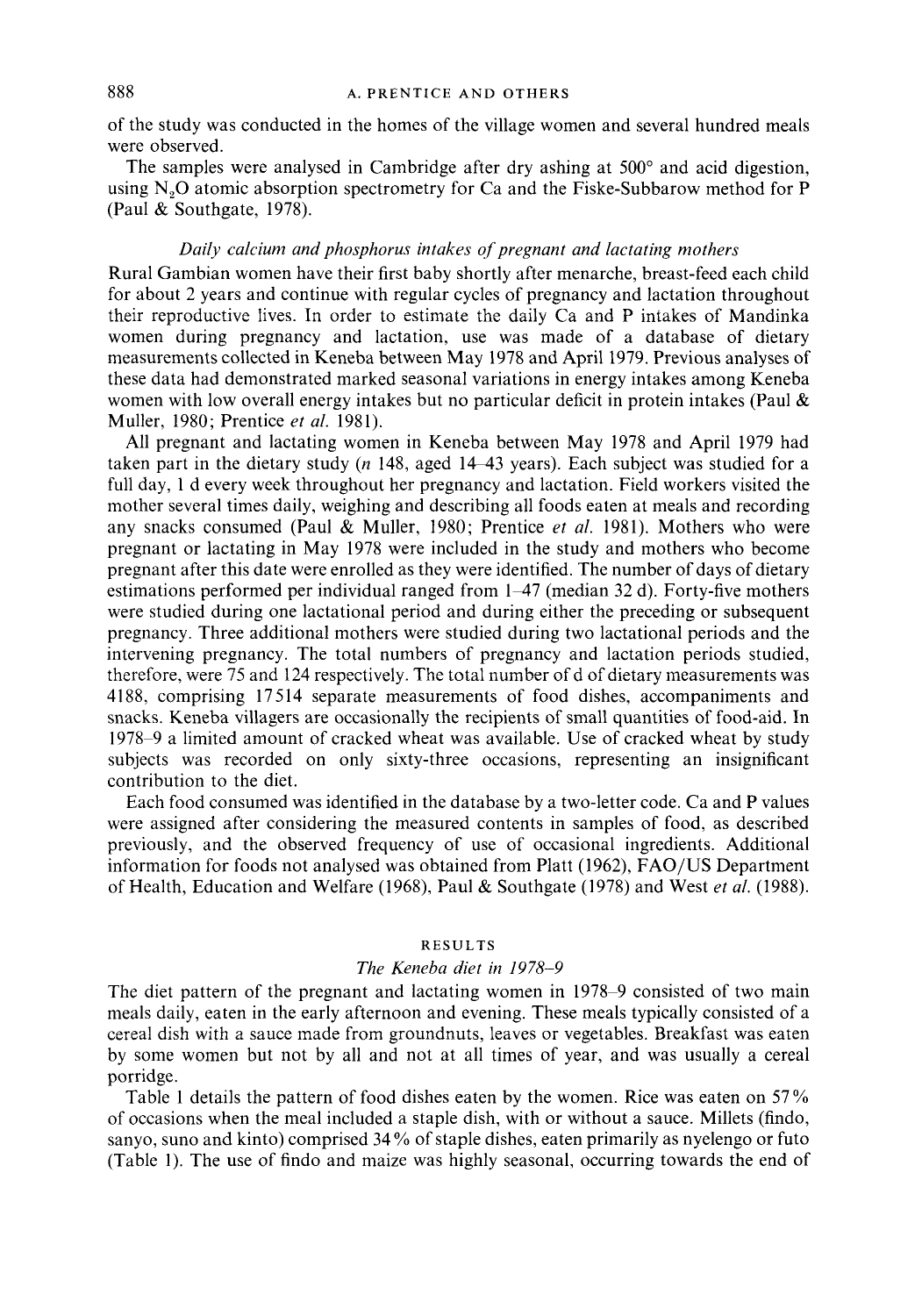the rainy season. Tia durango, a sauce made from roast groundnuts, was prepared on 70 % of occasions when sauces were eaten. Leaf-sauces were eaten predominantly in the rainy season and accounted for 24% of all sauces. Porridges were made mainly from rice, sanyo and kinto. The use of milk, usually as an addition to porridge, was recorded on 370 occasions (equivalent to once on 9% of study days), 65% as fresh, powdered or tinned milk, 35% as sour milk.

Records of snacks between meals were common, the main snack foods being groundnuts, handfuls of prepared food and, in season, fruits (e.g. oranges, mangoes), cassava and roast maize cobs.

## *The calcizim and phosphorus content of foods*

The measured Ca and P contents of a selection of the raw ingredients and prepared foods collected in Keneba are given in Tables 2-5. The drinking water contained insignificant amounts of either of the minerals (Table 2).

The main sources of P were shown to be cereals, groundnuts and fish. The intake of P by an individual, therefore, would be expected to depend on the quantities of main foods eaten. In contrast, the richest sources of Ca were found to be foods that are used either in small quantities as condiments or only occasionally; dried baobab *(Adansonia digitata)*  leaf, dried fish, baobab fruit, local salt, locust beans *(Parkia biglubosa)* and fresh leaves.

Dried baobab leaf is used in a variety of dishes. In particular, it is frequently added to steamed millets (sanyo, suno, kinto and findo) in amounts sufficient to impart a slippery texture. The high Ca content of prepared nyelengo and futo dishes reflects the presence of dried baobab leaf (compare kinti serengo and kinti nyelengo in Table *3).* The dry flesh of the baobab fruit (sito) is used occasionally to flavour porridge and, when added, makes a significant contribution to the Ca content.

Dried fish is used as an occasional ingredient of sauces and nyankatango. Dried chalo (Table 4) is used more frequently than other fish. The mineral content of dried fish, as eaten, was shown to be highly dependent on the mode of preparation. Dried furo, a small fish, is prepared by removing the head and tail, then pounding the bones into the flesh. Similar steps are taken for preparing dried chalo, a medium-sized fish, but large bones are also removed. Dried kujalo and other large fish are pounded after the removal of all skin and bones. Consequently dried furo contains approximately ten times more Ca than other dried fish (Table 4).

The preparation of fresh fish was also shown to influence the mineral content of the edible portion (Table 4). Chalo contains numerous whiskery bones that cannot be removed easily and are often eaten. Larger bones are always discarded. Furo has needle-sharp bones; all are picked clean and not swallowed. Kujalo and other large fish are eaten off the bone. **As** a consequence, boiled chalo flesh, as eaten, contains the greater amount of Ca (Table 4). Tiny furo (kojay-furundingo), that are eaten whole, were found to be highly Carich (Table 4). However, these fish are eaten very rarely, when food is in very short supply, and are likely to make an insignificant contribution to overall Ca intakes.

Fresh leaves are used in leaf sauces and occasionally as minor ingredients in tia durango. The most commonly used leaves are kucha, morongo and jambanduro (Table 5). The preparation of fresh leaves differs between varieties and this was found to modify the mineral content of the food as eaten (Table *5).* Jambanduro requires soaking, boiling and draining before use. This procedure reduces the Ca and P content (Table *5).* Morongo is usually washed, drained and boiled before use and the cooking water retained for cooking. This reduces the P content with little effect on the Ca content. Kucha leaves are steeped in water for about 30min and drained before use, leading to some reduction in mineral content. Softer leaves are generally used untreated or after a quick rinse. The three most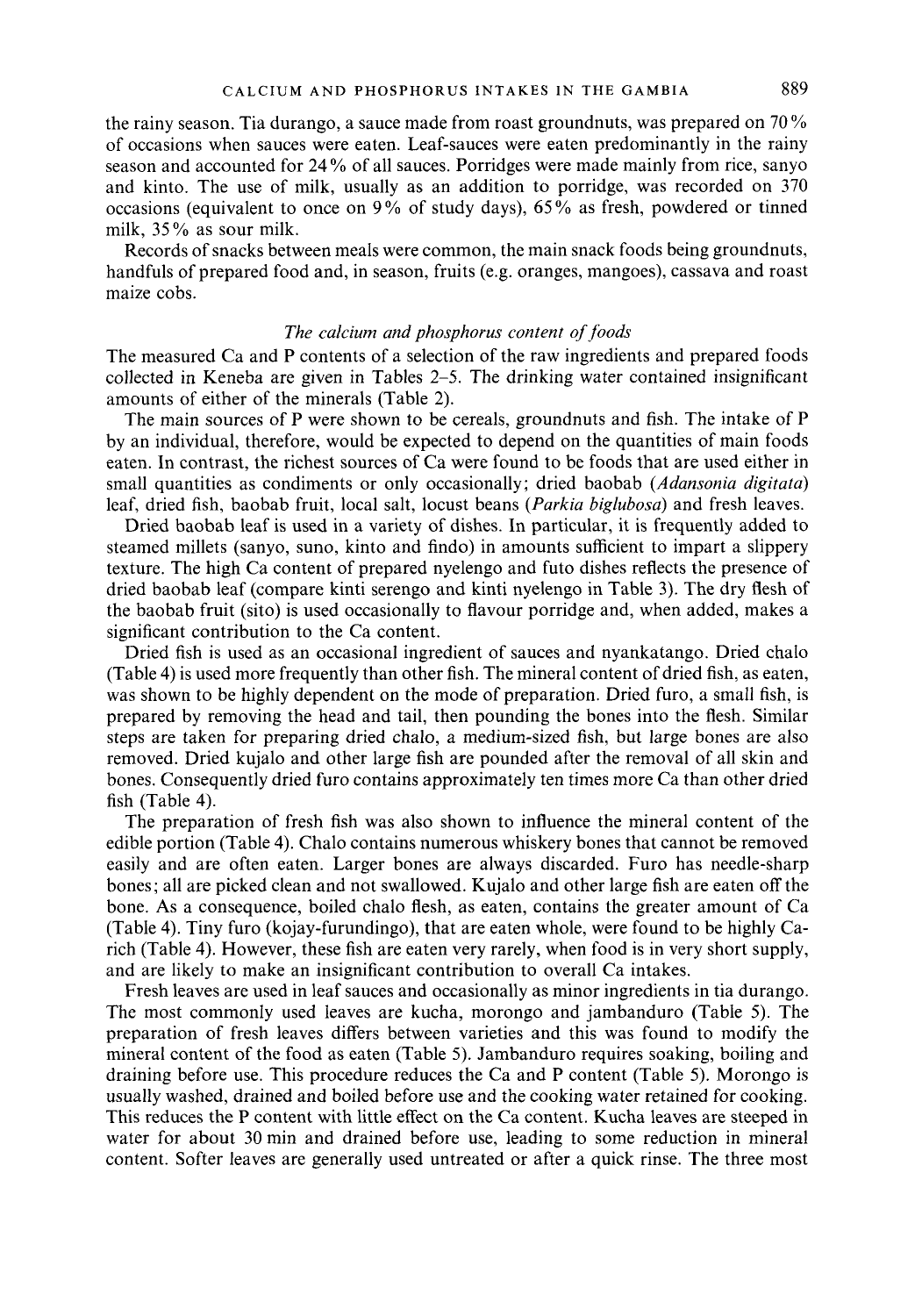# Table 2. *Calcium and phosphorus contents of' some locally obtained raw ingredients of the Keneba (The Gambia) diet*

(Values are means and standard deviations for indicated no. of separate pooled samples analysed)

|                                        |            | Ca<br>$(mg/kg)^*$ |                          | P<br>$(mg/kg)^*$ |           |    |  |
|----------------------------------------|------------|-------------------|--------------------------|------------------|-----------|----|--|
| Description                            | Local name | Mean              | <b>SD</b>                | Mean             | <b>SD</b> | n  |  |
| Rice, polished                         | Mano       | 60                | 10                       | 2490             | 250       | 3  |  |
| Millet, whole grain                    | Sanyo      | 90                | 50                       | 3520             | 740       | 3  |  |
|                                        | Kinto      | 120               | 50                       | 3040             | 880       | 4  |  |
|                                        | Findo      | 350.              | $\overline{\phantom{0}}$ | 1560             |           |    |  |
| Groundnuts                             | Tio        | 450               | 90                       | 2600             | 350       |    |  |
| Dried baobab (Adansonia digitata) leaf | Naa        | 17500             |                          | 1930             |           |    |  |
| Baobab fruit powder                    | Sito       | 3900              | 440                      | 350              | 30        |    |  |
| Locust bean (Parkia biglubosa) seed    | Nete tuo   | 4490              | 130                      | 2820             | 330       |    |  |
| Locust bean-pod powder                 | Nete munko | 1270              |                          | 1600             |           |    |  |
| Cow's milk (N'dama cattle)             | Ninsi nono | 1280              |                          | 930.             |           |    |  |
| Local salt                             | Kо         | 2750              |                          |                  |           |    |  |
| Sugar                                  | Sukuro     | 20                |                          |                  |           |    |  |
| Well water                             | Jio        | 10                | 10                       | $\Omega$         | 0         | 13 |  |

\* To convert Ca and P results to mmol/kg, divide by 40 and 31 respectively.

| Table 3. The measured calcium and phosphorus content of selected Gambian dishes, as |  |
|-------------------------------------------------------------------------------------|--|
| eaten by pregnant and lactating Keneba (The Gambia) women*                          |  |

|                                            |                               |      | $Ca$ (mg/kg)t |                  | $P(mg/kg)$ † |                                   |                         |
|--------------------------------------------|-------------------------------|------|---------------|------------------|--------------|-----------------------------------|-------------------------|
| Mandinka name                              | Description<br>Mean           |      | <b>SD</b>     | $\boldsymbol{n}$ | Mean         | <b>SD</b>                         | $\boldsymbol{n}$        |
| Cereal dishes and other staples            |                               |      |               |                  |              |                                   |                         |
| Mani fajiringo                             | Rice, boiled                  | 60   | 30            | 21               | 340          | 30                                | 8                       |
| Mani nyankatango                           | $Rice + groundnuts$ , steamed | 110  | 50            | 14               | 690          | 250                               | 16                      |
| Mani mono                                  | Rice porridge                 | 50   | 10            | 5                | 120          | 60                                | 3                       |
| Mani mono + nono                           | Rice porridge $+$ milk        | 100  | 70            | 3                | 350          |                                   | 1                       |
| Tiakere churo                              | Rice & groundnut porridge     | 60   | 20            | 6                | 290          | 130                               | 6                       |
| Sanyo nyelengo                             | Millet (sanyo), steamed       | 310  | 60            | 6                | 950          | 270                               | 8                       |
| Sanyo futo                                 | Millet (sanyo), steamed, dry  | 570  | 220           | 6                | 1620         | 140                               | 5                       |
| Sanyo mono                                 | Millet (sanyo) porridge       | 50   | 10            | 8                | 130          | 110                               | 11                      |
| Kinti serengo                              | Millet (kinto), boiled        | 40   | 10            | $\overline{7}$   | 280          | 40                                | $\overline{4}$          |
| Kinti nyelengo                             | Millet (kinto), steamed       | 250  | 180           | 14               | 840          | 560                               | 9                       |
| Kinti futo                                 | Millet (kinto), steamed, dry  | 560  | 180           | 14               | 2190         | 670                               | $\mathbf{1}$            |
| Kinti mono                                 | Millet (kinto) porridge       | 30   | 20            | 8                | 290          | 170                               | 4                       |
| Tubanyo nyelengo                           | Maize, steamed                | 300  |               | $\overline{c}$   | 880          | $\hspace{1.0cm} \overbrace{ }^{}$ | $\overline{c}$          |
| Tubanyo futo                               | Maize, steamed, dry           | 560  | 260           | 6                | 1690         | 210                               | $\overline{\mathbf{3}}$ |
| Nyambi mono                                | Cassava porridge              | 70   | 20            | 5                | 60           |                                   | $\overline{c}$          |
| Basic sauces                               |                               |      |               |                  |              |                                   |                         |
| Tia durango                                | Roast groundnut sauce         | 210  | 80            | 22               | 690          | 190                               | 16                      |
| Jambo                                      | Leaves & groundnut sauce      | 1330 | 550           | 34               | 910          | 150                               | 12                      |
| Kucha                                      | Kucha leaf sauce              | 990  | 430           | 11               | 510          | 200                               | 4                       |
| $Ti\text{o} + \text{njeng } \text{dajiwo}$ | Groundnut and pumpkin sauce   | 200  | 90            | 10               | 360          | 130                               | 5                       |

(Mean values and standard deviations)

\* Dishes known to contain fish or other special ingredients have not been included; nyelengo and futo generally contain dried baobab leaf.

t To convert Ca and P results to mmol/kg divide by 40 and 31 respectively.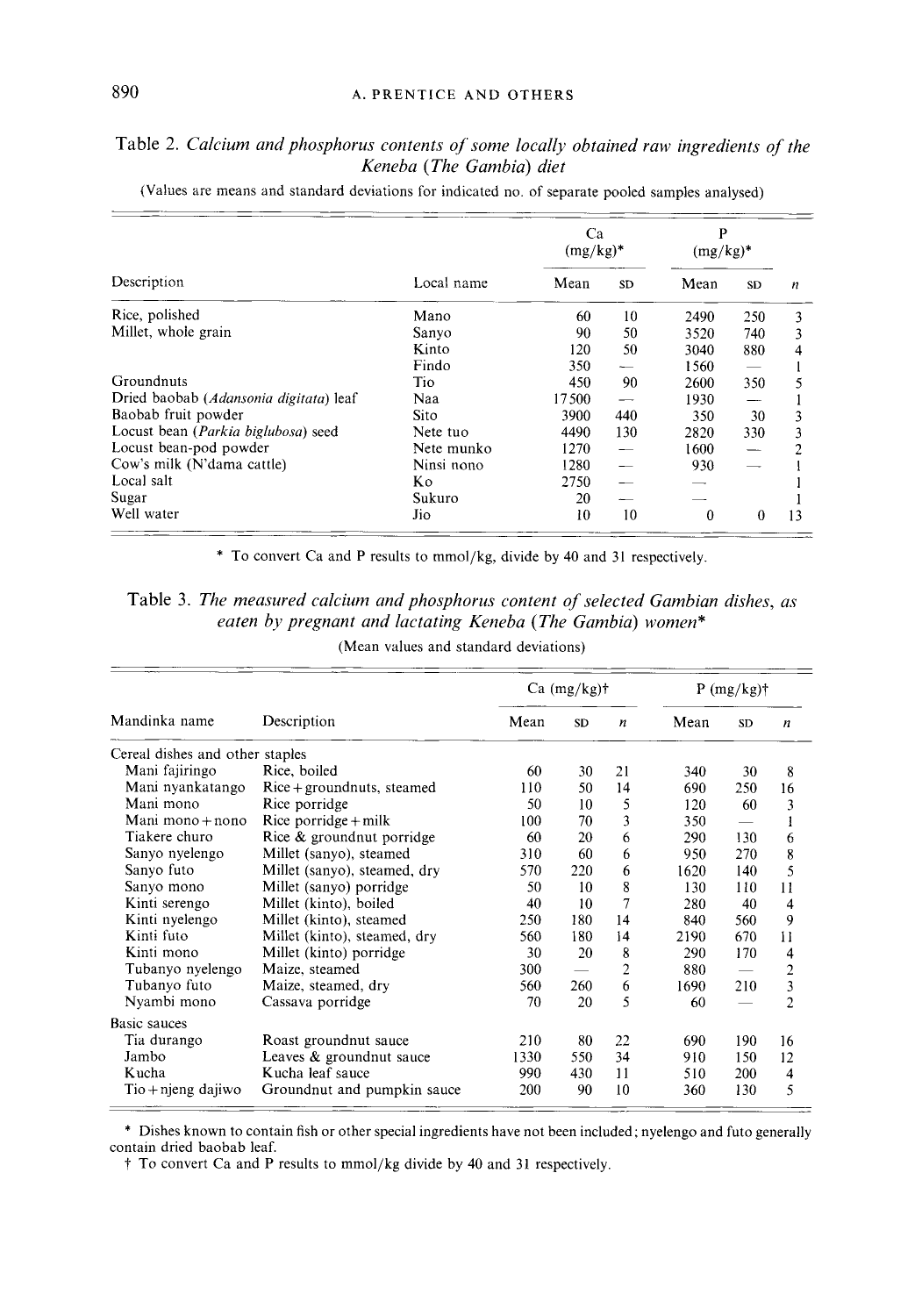|                   |                                            |   | Ca<br>$(mg/kg)$ † |           | P<br>(mg/kg) |                          |                |
|-------------------|--------------------------------------------|---|-------------------|-----------|--------------|--------------------------|----------------|
| Mandinka name     | Identification                             |   | Mean              | <b>SD</b> | Mean         | <b>SD</b>                | $n$ $\ddagger$ |
| Chalo             | Bonga (Shad), <i>Ethmalosa fimbriata</i>   | B | 900               | 310       | 2170         | 370                      | 7              |
|                   |                                            | Ð | 3950              | 3340      | 7280         | 2400                     | 5              |
| Furo/furundingo   | Tilapia, Tilapia spp.                      | B | 490               | 250       | 1380         | 400                      | 5              |
|                   |                                            | D | 40000             |           | 27000        | $\overline{\phantom{a}}$ |                |
| Kojay-furundingo§ | Tilapia, Tilapia spp.                      | в | 17600             |           | 9600         |                          |                |
| Kujalo            | Spanish fish, <i>Polynemus quadrifilis</i> | D | 1770              | 630       | 4090         |                          |                |

## Table 4. *The measured calcium and phosphorus contents of fish, as eaten by pregnant and lactating Keneba (The Gambia) women\**  (Mean values and standard deviations)

B, boiled; D, dried.

\* Only edible portions were analysed (see p. 889).

t To convert Ca and P results to mmol/kg divide by 40 and 31 respectively.

 $<sup>1</sup>$  Number of separate pooled samples analysed.</sup>

5 Extremely small furundingo, eaten whole.

Table 5. *The measured calcium and phosphorus contents of fresh leaves as used in the preparation of sauces eaten by pregnant and lactating Kenebu (The Gambia) women* - - \_\_

| Mandinka<br>name | Identification                            | Frequency*<br>$(\%)$ | Method of<br>preparation | Ca<br>$(mg/kg)$ <sup>+</sup> | P<br>$(mg/kg)\uparrow$ | n‡             |
|------------------|-------------------------------------------|----------------------|--------------------------|------------------------------|------------------------|----------------|
| Kucha            | Sour leaf ( <i>Hibiscus sabdariffa</i> )  | 54                   |                          | 3540                         | 490                    | 2              |
|                  |                                           |                      | Wd                       | 2180                         | 370                    | $\overline{c}$ |
| Morongo          | African spinach ( <i>Amaranthus</i> spp.) | 15                   | U                        | 4330                         | 1440                   | 2              |
|                  |                                           |                      | Wr                       | 3900                         | 290                    | $\overline{2}$ |
| Jambanduro       | Cassia tora                               | 13                   | U                        | 7050                         | 1240                   | 3              |
|                  |                                           |                      | Wd.B                     | 4330                         | 420                    |                |
| Nebedayo         | Morina oleifera                           | 6                    |                          | 3930                         | 3010                   | 2              |
| Naa              | Baobab (Adansonia digitata)               | $\overline{2}$       |                          | 3190                         | 890                    | 3              |
| Kanjo            | Okra (Hibiscus esculentus)                | $\rm < l$            | U                        | 6460                         |                        | 2              |
| Nyambo           | Cassava (Manihot esculenta)               | $\rm{<}$ 1           |                          | 2710                         | 1110.                  | 3              |
| Potato           | Sweet potato (Ipomoea batatas)            | < 1                  |                          | 3470                         | 620                    | 2              |
| Soso             | Cowpea (Vigna unguiculata)                | ا >                  |                          | 2450                         |                        |                |
| Njengo           | Pumpkin (Cucurbita maxima)                | < 1                  |                          | 3640                         |                        |                |
| Kerenkerengo     | Corchorus olitorus                        | < 1                  | U                        | 3580                         |                        |                |

U, untreated; Wd, washed and water discarded; Wr, washed and water retained; B, boiled and water discarded.

\* Frequency *(YO)* of each leaf type used in 116 leaf sauces recorded during preparation.

t To convert Ca and P results to mmol/kg divide by 40 and 31 respectively.

 $\ddagger$  No. of separate pooled samples analysed.

commonly used fresh leaves (Table 5) generally contain  $2000-4500$  mg  $(50-112$  mmol) Ca/kg and 300–400 mg (10–13 mmol)  $P/kg$  at the time they enter the cooking pot.

**As** the richest sources of Ca in the Keneba diet are minor foods and flavourings, the Ca intake of an individual would be predicted to depend more on the cooking habits of the family than on the availability of major food items. Table 6 illustrates the observed frequency of use, and the amounts added, of three Ca-rich ingredients in six common dishes. Local salt, although added in only small quantities, is an ingredient of most dishes and makes a sizeable contribution to foods that otherwise contain very little Ca. Most of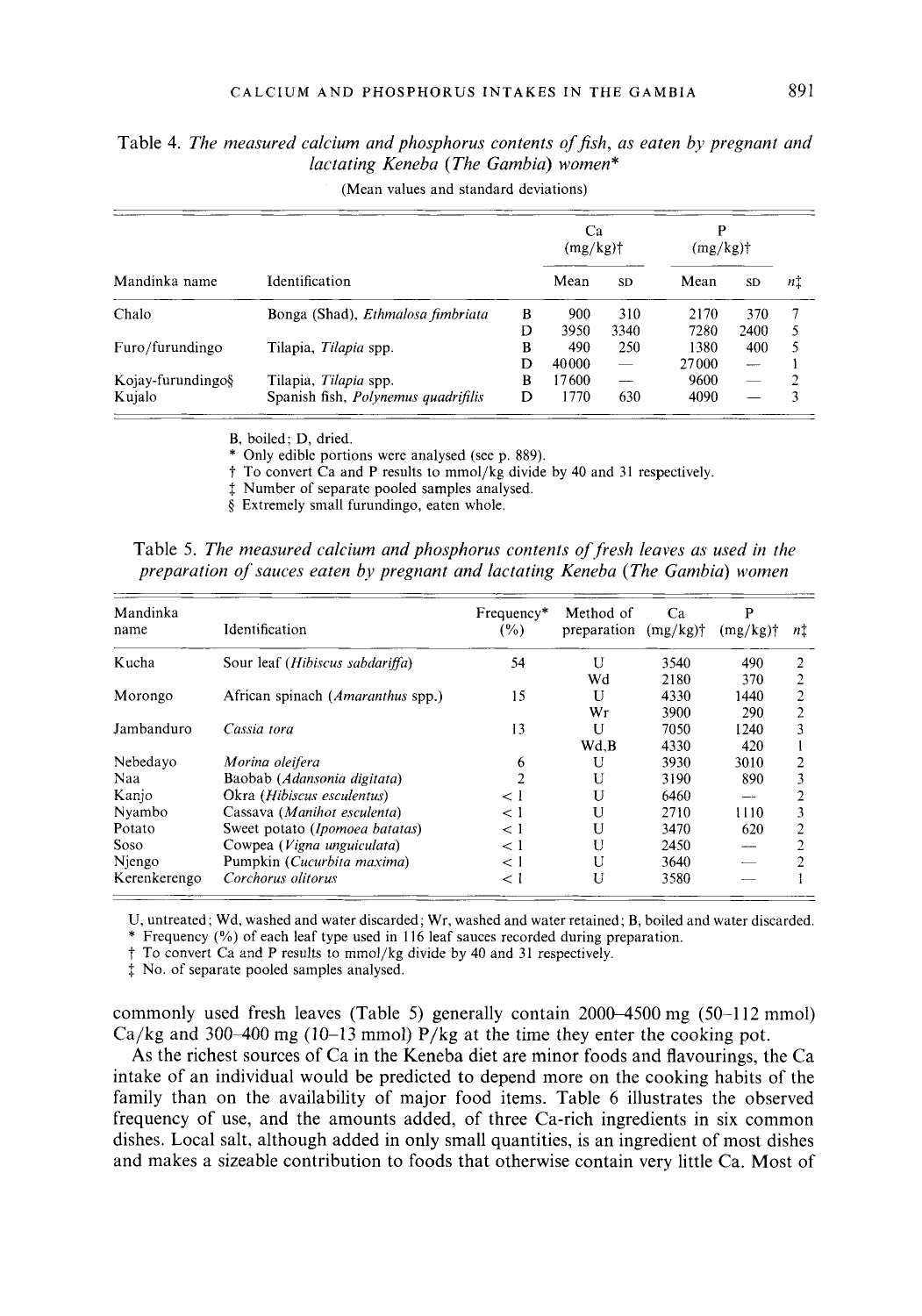|                |     |      |    |     |     | Salt |    |    |     | Dried fish |    |    |                          | Dried leaf |  |
|----------------|-----|------|----|-----|-----|------|----|----|-----|------------|----|----|--------------------------|------------|--|
| Dish           | n†  | Cat  | w  | F   | C   | A    | W  | F  | C   | А          | w  | F  | C                        | A          |  |
| Tia durango    | 220 | 140  | 25 | 81  | 70  | 60   | 43 | 13 | 650 | 80         | 9  | 14 | 160                      | 20         |  |
| Kucha          | 51  | 900  | 37 | 91  | 100 | 90   | 48 | 22 | 720 | 160        | 21 | 20 | 380                      | 80         |  |
| Jambo          | 53  | 1280 | 18 | 92  | 50  | 50   | 26 | 9  | 390 | 40         | 25 | 4  | 450                      | 20         |  |
| Vegetable stew | 62  | 140  | 52 | 85  | 140 | 120  | 40 | 5  | 600 | 30         |    | 0  | $\overline{\phantom{a}}$ |            |  |
| <b>Bukolo</b>  | 23  | 130  | 19 | 83  | 50  | 40   | 16 | 22 | 240 | 50         | 19 | 39 | 340                      | 130        |  |
| Nyankatango    | 49  | 70   | 12 | 100 | 30  | 30   | 17 | 35 | 260 | 90         |    | 0  |                          |            |  |

Table **6.** *The estimated contribution (mg/kg)\* of three calcium-rich flavourings to the Ca content of selected dishes eaten by pregnant and lactating Keneba (The Gambia) women* 

W, mean weight (g/kg) of ingredient added, when used; F, percentage of observed preparations that contained the ingredient; C. Ca (mg/kg) contributed by ingredient, when used; **A,** estimated contribution of ingredient  $(mg/kg)$  to average Ca content of dish  $(C \times F/100)$ .

To convert to mmol Ca/kg divide by 40.

t No. of observed preparations of the dish.

 $\ddagger$  Estimated Ca content (mg/kg) of the plain dish (no salt or other Ca-rich condiments).

the Ca in porridges is derived from added salt. Dried fish and dried baobab leaf increase the Ca content of a dish by several fold. Fresh fish flesh and dried fish increase the Ca content of sauces by a similar amount. Locust beans increase the amount of Ca in a dish by about 200 mg/kg *(5* mmol/kg) but as they are used infrequently they contribute little to total Ca intakes. Most other minor ingredients, such as onion, chili, tomato and cereal flour, contribute little to Ca intakes.

### *Unusual sources of calcium*

Two possible sources of Ca that had not been recorded in earlier dietary assessments were identified during interviews with villagers. The first were certain soils that a few individuals, especially children and pregnant women, chew on rare occasions. Samples from three particularly favoured patches of earth had mean and sp mineral content  $(mg/kg)$  as follows: Ca 280 (sp 50), P 120 (sp 10) (7.0 (sp 1.3) and 4.4 (sp 0.3) mmol/kg respectively). Two samples of 'edible' material from termite hills had the following values Ca 430, 1960 mg/kg (1 1, 49 mmol/kg); P 170, 370 mg/kg (5, 12 mmol/kg) respectively. **A** typical portion size is  $5-10$  g. The contribution of geophagy to Ca intakes in Keneba is likely, therefore, to be extremely small.

The second possible source was baobab fruit (sito), eaten as a snack. Many women occasionally chew the dry, sherbert-like flesh of the baobab fruit when in season (December-April). The seeds are not eaten. To assess the contribution that baobab fruit might make to Ca intakes, forty-nine pregnant and lactating women were interviewed about the frequency and quantity of sito eaten in season. Of these women, 81% stated that they chewed a small amount of baobab at least once weekly, with 40 % having some every day. The average snack size, after removal of seeds, was 13 g. Such a snack provides 50 mg Ca (Table 2). After taking frequency of consumption into account, the maximum likely contribution of baobab fruit to average Ca intakes was estimated at 30 mg/d  $(0.75 \text{ mmol/d})$ in season or  $10 \text{ mg/d}$  (0.25 mmol/d) over the year as a whole.

*Calcium and phosphorus intakes of pregnant and lactating women in Keneba 1978-9*  The daily Ca and P intakes of pregnant and lactating Keneba women in 1978-9 are given in Table 7. The average Ca and P intakes for all women measured over the 12 months were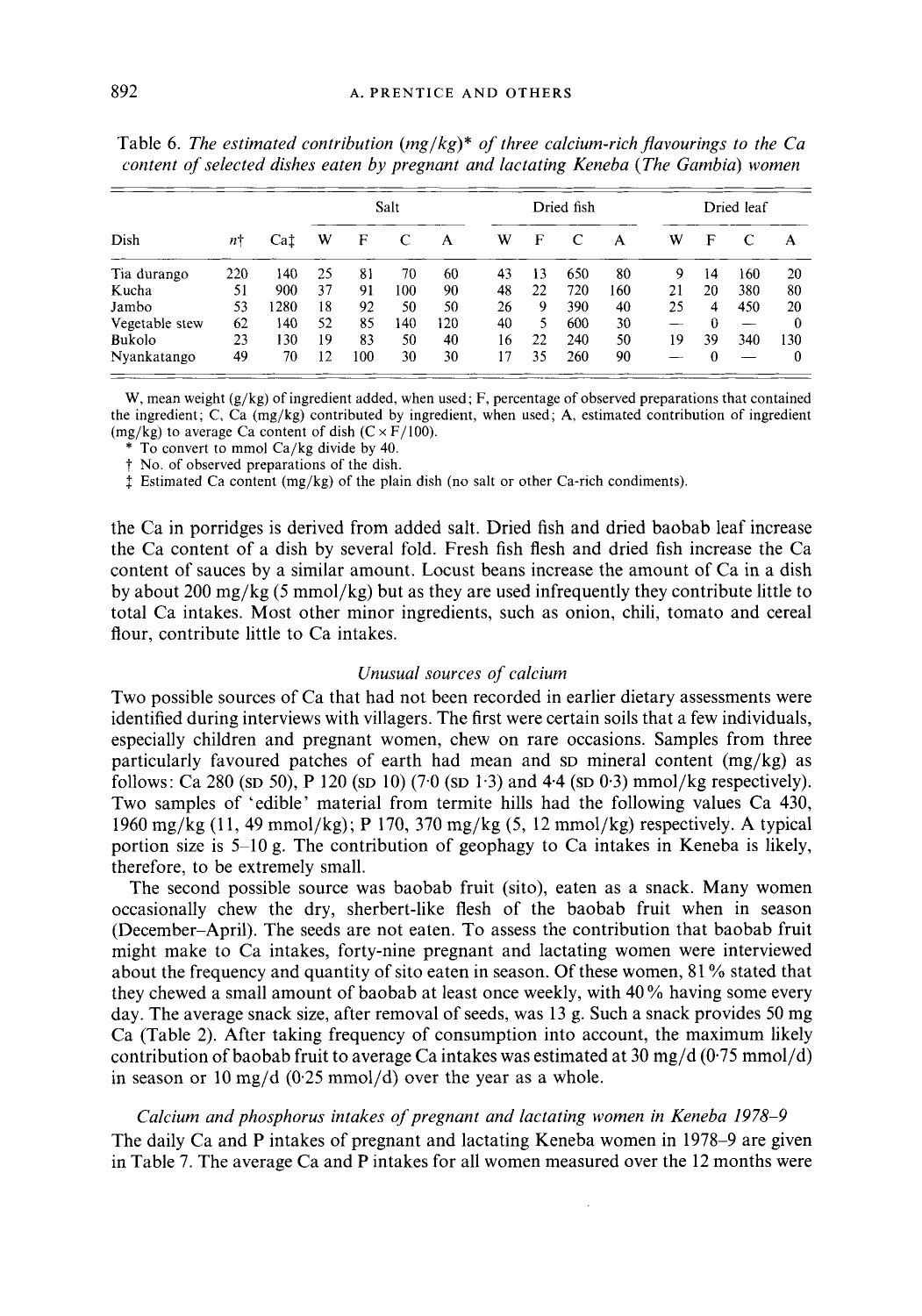|                           |                   | Ca<br>$(mg/d)$ <sup>+</sup> |           | $\mathbf{P}$<br>$(mg/d)\ddagger$ |           |  |
|---------------------------|-------------------|-----------------------------|-----------|----------------------------------|-----------|--|
|                           | No of<br>subjects | Mean                        | <b>SD</b> | Mean                             | <b>SD</b> |  |
| All year                  |                   |                             |           |                                  |           |  |
| Pregnant women            | 75                | 404                         | 133       | 861                              | 257       |  |
| Lactating women           | 124               | 387                         | 93        | 903                              | 192       |  |
| Total                     | 199               | 394                         | 110       | 887                              | 219       |  |
| July-October              |                   |                             |           |                                  |           |  |
| (rainy season)            |                   |                             |           |                                  |           |  |
| Pregnant women            | 41                | 455                         | 158       | 796                              | 268       |  |
| Lactating women           | 85                | 409                         | 152       | 765                              | 160       |  |
| Total                     | 126               | 424                         | 155       | 775                              | 201       |  |
| November-February         |                   |                             |           |                                  |           |  |
| (post-harvest dry season) |                   |                             |           |                                  |           |  |
| Pregnant women            | 51                | $365***$                    | 136       | 851                              | 262       |  |
| Lactating women           | 91                | $366*$                      | 117       | 975***††                         | 284       |  |
| Total                     | 142               | 365***                      | 124       | 931***                           | 282       |  |
| March–June                |                   |                             |           |                                  |           |  |
| (pre-harvest dry season)§ |                   |                             |           |                                  |           |  |
| Pregnant                  | 55                | $364***$                    | 120       | 850                              | 264       |  |
| Lactating women           | 122               | $363*$                      | 81        | 904***                           | 193       |  |
| Total                     | 177               | 364***                      | 94        | 888***                           | 218       |  |

Table 7. *The estimated daily intake of calcium and phosphorus by Keneba (The Gambia) women in 1978-9* 

(Mean values and standard deviations)

Mean values were significantly different from those obtained in July-October  $(t \text{ test})$ : \*  $P < 0.05$ , \*\*  $P < 0.01$ ,  $*** P < 0.001$ .

Mean values were significantly different from those of pregnant women in the same season  $(t \text{ test})$   $\uparrow \uparrow P < 0.01$ . \$ To convert Ca and P results to mmol/d divide by **40** and **31** respectively.

6 May-June **1978** and March-April **1979.** 

394 and 887 mg/d (9.9 and 28.6 mmol/d) respectively. Including an allowance for baobab fruit raised the Ca intake estimate to  $404 \text{ mg/d}$  (10.1 mmol/d). No significant difference was observed in Ca intake between pregnant and lactating mothers at any time of the year. In contrast, the P intakes of pregnant women were lower than those of lactating women during the dry seasons. The Ca intake of all women was significantly higher in the rainy season than in the two dry seasons, while P intakes were lower.

The contributions of various foods to Ca intakes in 1978-9 are illustrated in Fig. 1. The predominant sources of Ca were leaves, particularly dried baobab leaf, fish, cereals, groundnuts and salt. Cereals, despite low contents of Ca, provided 12 % of Ca intakes as a result of the large amounts of these foods consumed. Milk accounted for only 5 % of Ca in takes.

Small changes in dietary practice have occurred in Keneba since 1979. In the intervening years rainfall has become less restricted, the cultivation of garden vegetables has increased and rice has become more popular. However, it is unlikely that any of these changes has had any substantial impact on average Ca and P intakes.

#### DISCUSSION

The present study has demonstrated that the Ca intakes of Keneba women average about 400 mg/d (10 mmol/d) during pregnancy and lactation. These intakes are considerably lower than intakes of pregnant and lactating British women (Black *et al.* 1986; Schofield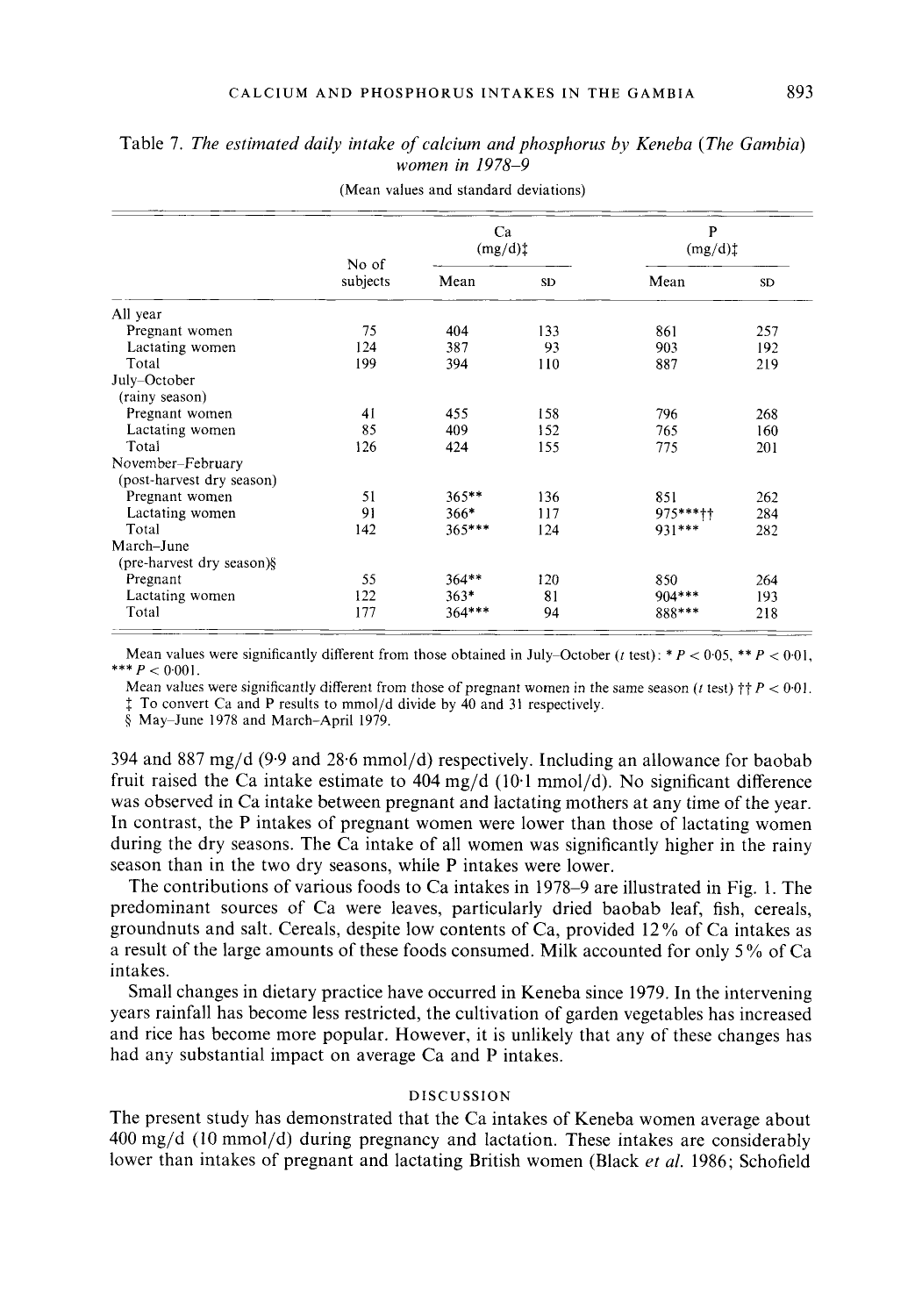

Fig. I. Contribution of various foods to the Ca intakes of pregnant and lactating Keneba (The Gambia) women, 1978-9. ( $\square$ ), Others; ( $\square$ ), Baobab (*Adansonia digita*); ( $\square$ ), Milk; ( $\square$ ), Salt; ( $\square$ ), Groundnuts; ( $\square$ ), Cereals; (Eh Fish, wet +dry; **(El),** Fresh leaves; **(W),** Dried baobab leaf. For details of diet. see Tables I and 2 and Results

*et al.* 1989) and are only about one-third of the reference values given in the UK (Department of Health, 1991) and by the Food and Agriculture Organization/World Health Organization (1962). Further, as the diet is based on cereals, groundnuts and leaves, foods that are rich in phytates and oxalates, the proportion of dietary Ca absorbed may be low (Allen, 1982).

P intakes in Keneba were shown to average about 900 mg/d (30 mmol/d), a somewhat lower intake than that measured in the UK (1200-1300 mg/d) from household food purchase data (Department of Health, 1991). The intake of P by Keneba women varied between seasons and between pregnant and lactating women in a similar manner to energy intakes (Paul & Muller, 1980; Prentice *et al.* 1981).

Recent studies have shown that, despite the rigorous nature of the dietary assessments, energy intakes measured in Keneba do not agree with estimates based on measurements of energy expenditure (Lawrence & Whitehead, 1988; Singh *et al.* 1989). Dietary estimates are approximately 70 % of those based on energy expenditure with the greatest divergence occurring in the wet season. The exact reason for the discrepancy is unclear but is likely to be due to inaccuracies in the intake estimates. It is possible, therefore, that P intakes may be underestimated in the present study by a similar amount since the major energyproviding foods are those that are richest in P (assuming a 30 % shortfall raises average P intakes to  $1270 \text{ mg/d}$  (41 mmol/d)). It is unlikely, however, that Ca estimates are affected to the same extent, as the main dietary sources of energy are not rich in Ca. If, for example, it is assumed that the discrepancy in energy balance was due to under-reporting of the consumption of groundnuts, the most common energy-rich snack food, the measured Ca intake would be raised to 450 mg/d (11.25 mmol/d), while a similar underestimation of the main energy-providing dish, rice and tia durango, would increase the value to 465 mg/d  $(11.6 \text{ mmol/d})$ . If it were assumed, however, that the energy shortfall was due to under-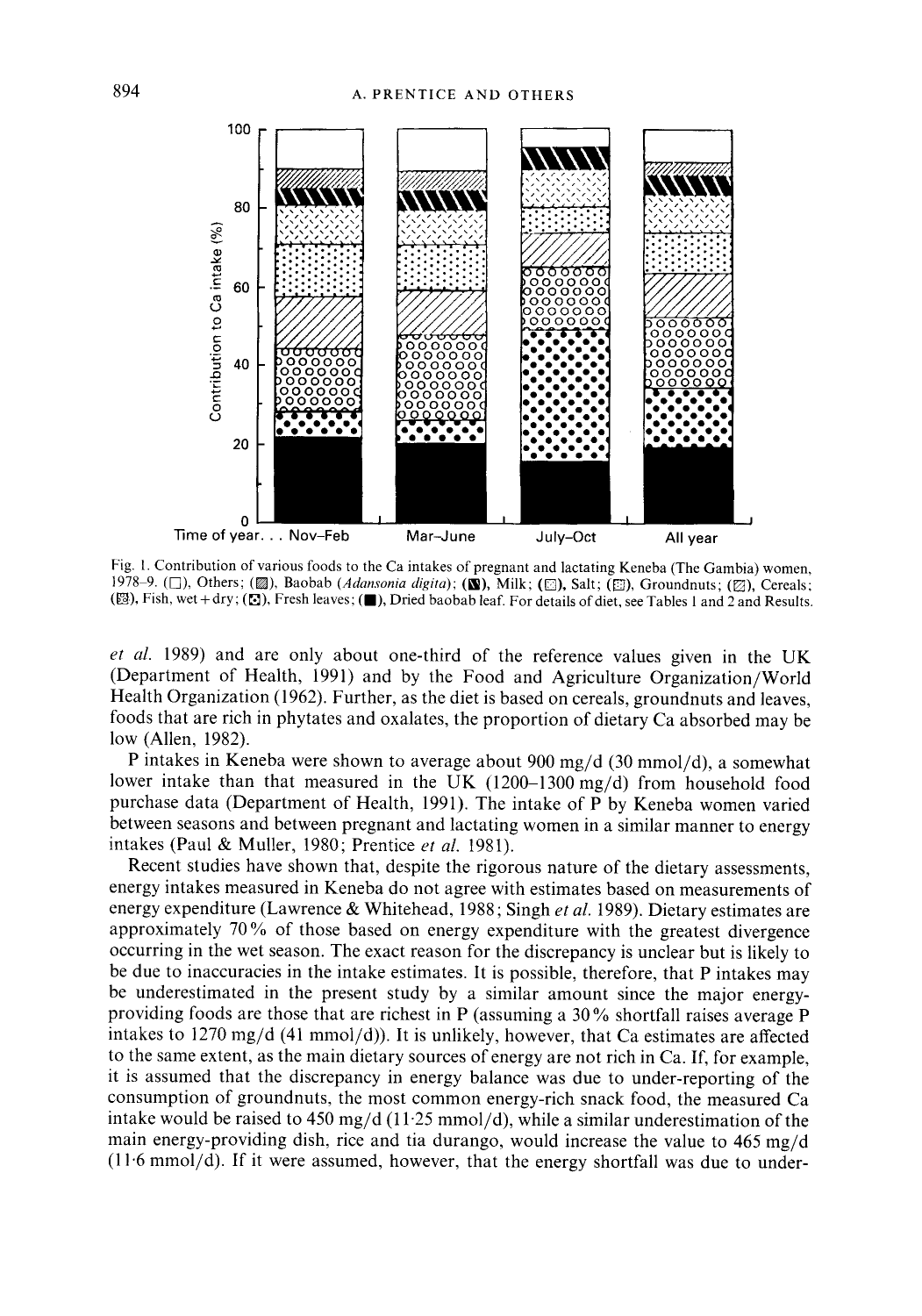reporting of all components of the diet, estimated Ca intakes would still only rise to  $570 \text{ mg/d}$  (14.25 mmol/d). It can be appreciated, therefore, that, despite the likely inaccuracies of the food intake methodology, Ca intakes of rural Gambian women undoubtedly are low throughout pregnancy and lactation.

The consequences of such low intakes of Ca are not known. Recent studies in Keneba have demonstrated that Gambian women attain peak bone mass later (Prentice *et al.* 1991) and have lower breast-milk Ca concentrations and Ca: P values than British women (Laskey *et al.* 1990, 1991). However, the reported incidence of osteoporosis in The Gambia is low (Prentice *et al.* 1991). Detailed supplementation studies are required to determine whether low intakes of Ca during pregnancy and lactation such as those observed in Keneba are sufficient to support optimal foetal and infant growth without compromising the maternal skeleton.

**J. S.** and M. **A,** L. were successive holders of the Rank-Widdowson Fellowship supported by the Rank Prize Funds. The authors thank Dr E. M. Widdowson FRS, Dr R. G. Whitehead and The Rank Prize Funds for their support and encouragement. They also thank Mrs **S.** M. V. Levitt for computer processing, Mr P. M. V. John for helpful technical advice and the staff of the Dunn Nutrition Unit, Keneba for field work. They are particularly grateful to all the women who participated so cheerfully in this study.

#### REFERENCES

- Allen, L. H. (1982). Calcium bioavailability and absorption: a review. *American Journal of Clinical Nutrition* **35,**  783-808.
- Baker, P. P. & Mazess, R. B. (1963). Calcium: unusual sources in the Highland Peruvian diet. *Science* **142,**  1466–1467.
- Black, A. E., Wiles, S. J. & Paul, A. A. (1986). The nutrient intakes of pregnant and lactating mothers of good socio-economic status in Cambridge, UK: some implications for recommended daily allowance of minor nutrients. *British Journal of Nutrition* **56,** 59-72.
- Brand, J. C., Cherikoff, V., Lee, A. & McDonnell, J. (1982). Nutrients in important bushfoods. *Proceedings ofthe Nutrition Society of Australia 1,* 50-54.
- Department of Health (1991). *Dietary Reference Values for Food Energy and Nutrientsfor the United Kingdom. Report of the Panel on Dietary Reference Values of the Committee on Medical Aspecis of Food Policy. Report on Health and Social Subjects* no. 41. London: H.M. Stationery Office.
- Eaton, S. B. & Konner, M. (1985). Paleolithic nutrition. A consideration of its nature and current implications. *New England Journal of Medicine* **312,** 283-289.
- Eaton, S. B. & Nelson, D. A. (199 I). Calcium in evolutionary perspective. *American Journal of Clinical Nutrition*  **54,** 28 **I** S-287s.
- Food and Agriculture Organization/US Department of Health, Education and Welfare (1968). *Food Composition Tables jbr Use in Africa.* Bethesda: National Center for Chronic Disease Control.
- Food and Agriculture Organization/World Health Organization (1962). *Calcium Requirements. Report of an FA01 WHO Expert Group.* Rome: FAO.
- Harris, R. S. (1945). An approach to the nutrition problems of other nations. *Science* 102, 42–44.
- Hongo, T., Suzuki, T., Ohtsuka, R., Kawabe, T., Inaoka, T. & Akimichi, T. (1989). Element intake of the Gidra in lowland Papua: inter-village variation and the comparison with contemporary levels in developed countries. *Eco1og.v of Food and Nutrition* **23,** 293-309.
- Hudson, G. **J.,** John, P. M. V. & Paul, A. A. (1980). Variation in the composition of Gambian foods: the importance of water in relation to energy and protein content. *Ecology of Food and Nutrition* **10**, 9–17.
- Laskey, M. A., Prentice, A., Shaw, J., Zachou, T., Ceesay, S. M., Vasquez-Velasquez, L. & Fraser, D. R. (1990). Breast-milk calcium concentrations during prolonged lactation in British and rural Gambian mothers. *Acta Paediatrica Scandinavica 19,* 507-512.
- Laskey, M. A., Dibba, B. & Prentice, A. (1991). Low ratios of calcium to phosphorus in the breast-milk of rural Gambian mothers. *Acta Paediatricu Scandinavica* **80,** 250-251,
- Lawrence, M. & Whitehead, R. G. (1988). Physical activity and total energy expenditure of child-bearing Gambian village women. *European Journal of Clinical Nutrition* **42,** 145-160.
- McCrae, J. E. & Paul, A. A. (1979). *Foods of Rural Gambia.* Cambridge: Dunn Nutrition Unit.
- Norton, H. H., Hum. E. S., Martinsen, C. **S.** & Keely, P. B. (1984). Vegetable food products of the foraging economies of the Pacific Northwest. *Ecology of Food and Nutrition* **14,** 219-228.